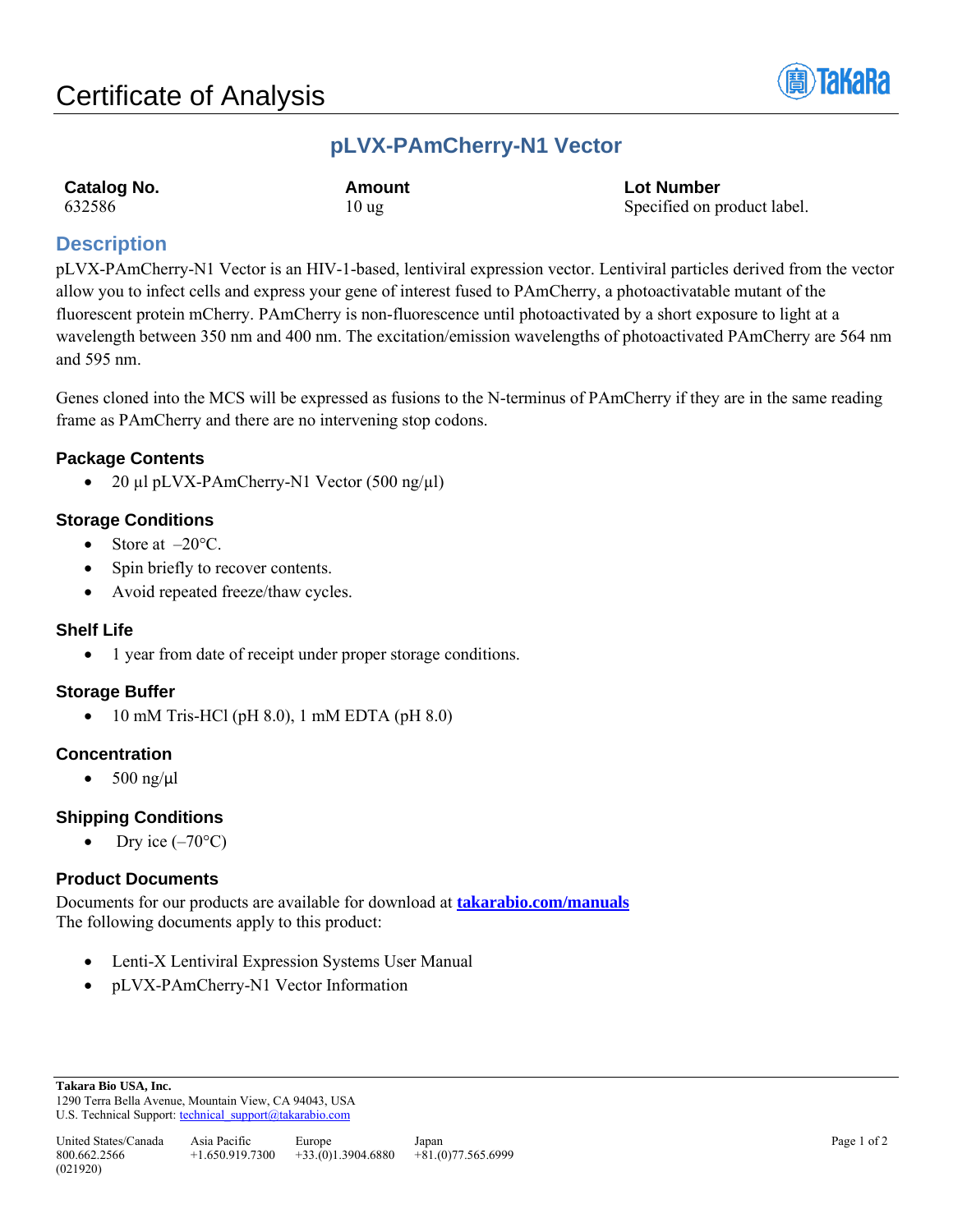# Certificate of Analysis Cat. No. 632586

## **Propagation in** *E. coli*

- Recommended host strain: Stellar™ Competent Cells (Cat. No. 636763). Single-stranded DNA production requires strains containing an F plasmid, such as JM109 or XL1-Blue.
- Selectable marker: Plasmids confer resistance to ampicillin (100 μg/ml) in *E. coli* hosts.
- *E. coli* replication origin: pUC

## **Quality Control Data**

## **Plasmid Identity & Purity**

• Digestion with the indicated restriction enzymes produced fragments of the indicated sizes on a 0.8% agarose/EtBr gel:

| <b>Vector</b>     | Enzyme(s) | Size (kb)    |
|-------------------|-----------|--------------|
| pLVX-PAmCherry-N1 | BamHI     | 8.8 kb       |
|                   | NheI      | 3.5 & 5.3 kb |

- Vector identity was confirmed by sequencing.
- $A_{260}/A_{280}$ : 1.8–2.0

It is certified that this product meets the above specifications, as reviewed and approved by the Quality Department.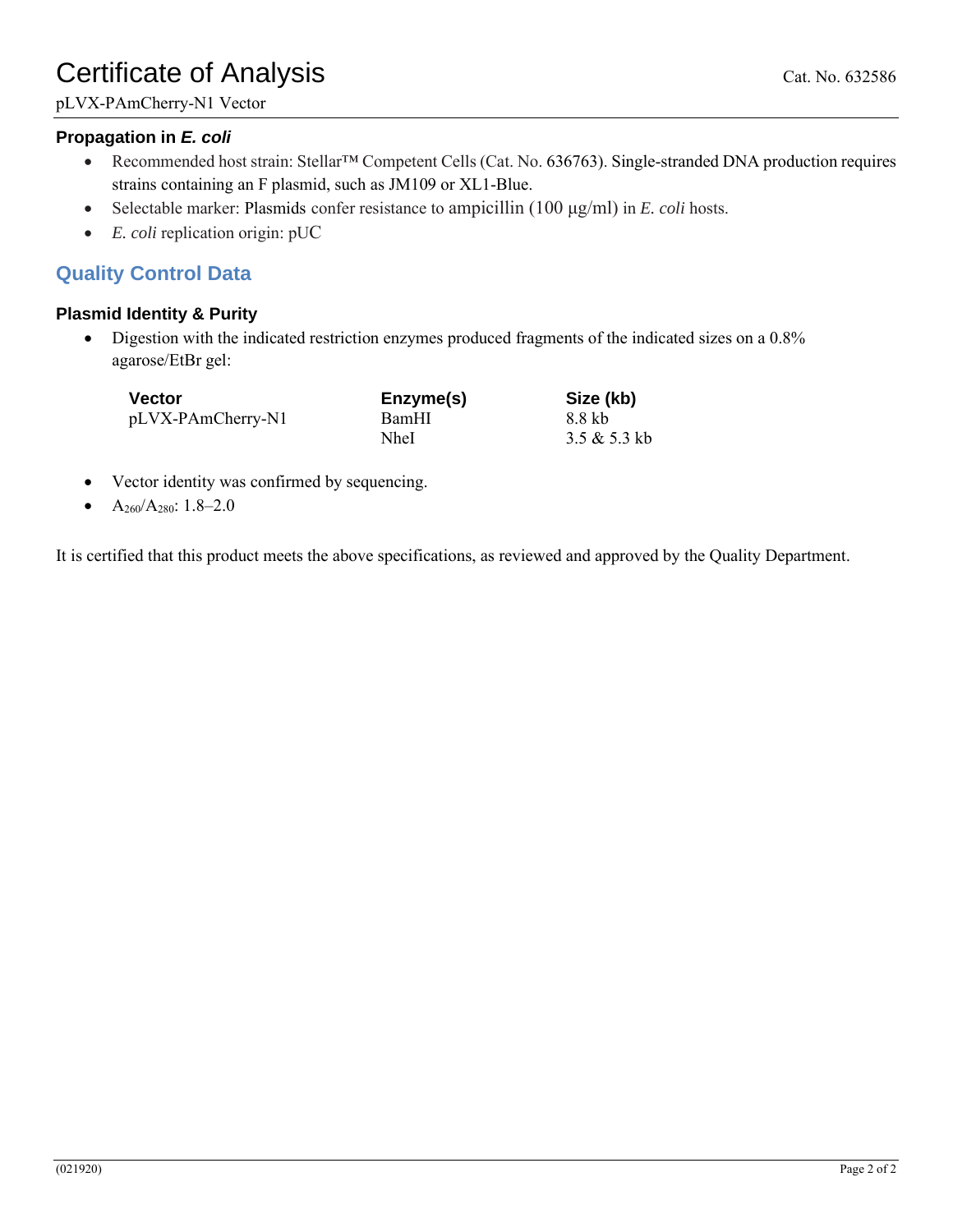

## **pLVX-PAmCherry-N1 Vector**

### **CATALOG NO.**

### **632586**

### **NOTICE TO PURCHASER:**

Our products are to be used for **Research Use Only**. They may not be used for any other purpose, including, but not limited to, use in humans, therapeutic or diagnostic use, or commercial use of any kind. Our products may not be transferred to third parties, resold, modified for resale, or used to manufacture commercial products or to provide a service to third parties without our prior written approval.

Your use of this product is also subject to compliance with the licensing requirements, listed below if applicable, and described on the product's web page at [http://www.takarabio.com.](http://www.takarabio.com/) It is your responsibility to review, understand and adhere to any restrictions imposed by these statements.

### **STATEMENT 44**

The DsRed-Monomer and the Fruit Fluorescent Proteins are covered by one or more of the following U.S. Patents: 7,005,511; 7,157,566; 7,393,923 and 7,250,298.

#### **STATEMENT 72**

Living Colors Fluorescent Protein Products:

Not-For-Profit Entities: Orders may be placed in the normal manner by contacting your local representative or Takara Bio USA, Inc. Customer Service. Any and all uses of this product will be subject to the terms and conditions of the Non-Commercial Use License Agreement (the "Non-Commercial License"), a copy of which can be found below. As a condition of sale of this product to you, and prior to using this product, you must agree to the terms and conditions of the Non-Commercial License. Under the Non-Commercial License, Takara Bio USA, Inc. grants Not-For-Profit Entities a non-exclusive, non-transferable, non-sublicensable and limited license to use this product for internal, noncommercial scientific research use only. Such license specifically excludes the right to sell or otherwise transfer this product, its components or derivatives thereof to third parties. No modifications to the product may be made without express written permission from Takara Bio USA, Inc. Any other use of this product requires a different license from Takara Bio USA, Inc. For license information, please contact a licensing representative by phone at 650.919.7320 or by e-mail at licensing@takarabio.com.

For-Profit Entities wishing to use this product are required to obtain a license from Takara Bio USA, Inc. For license information, please contact a licensing representative by phone at 650.919.7320 or by e-mail at licensing@takarabio.com.

Not-For-Profit Non-Commercial Use License:

| Takara Bio USA, Inc.                                  |                     |                     |                     |           |
|-------------------------------------------------------|---------------------|---------------------|---------------------|-----------|
| 1290 Terra Bella Avenue, Mountain View, CA 94043, USA |                     |                     |                     |           |
| U.S. Technical Support: techUS@takarabio.com          |                     |                     |                     |           |
| <b>United States/Canada</b>                           | <b>Asia Pacific</b> | Europe              | Japan               | 2/19/2020 |
| 800.662.2566                                          | $+1.650.919.7300$   | $+33(0)1.3904.6880$ | $+81(0)77.565.6999$ |           |